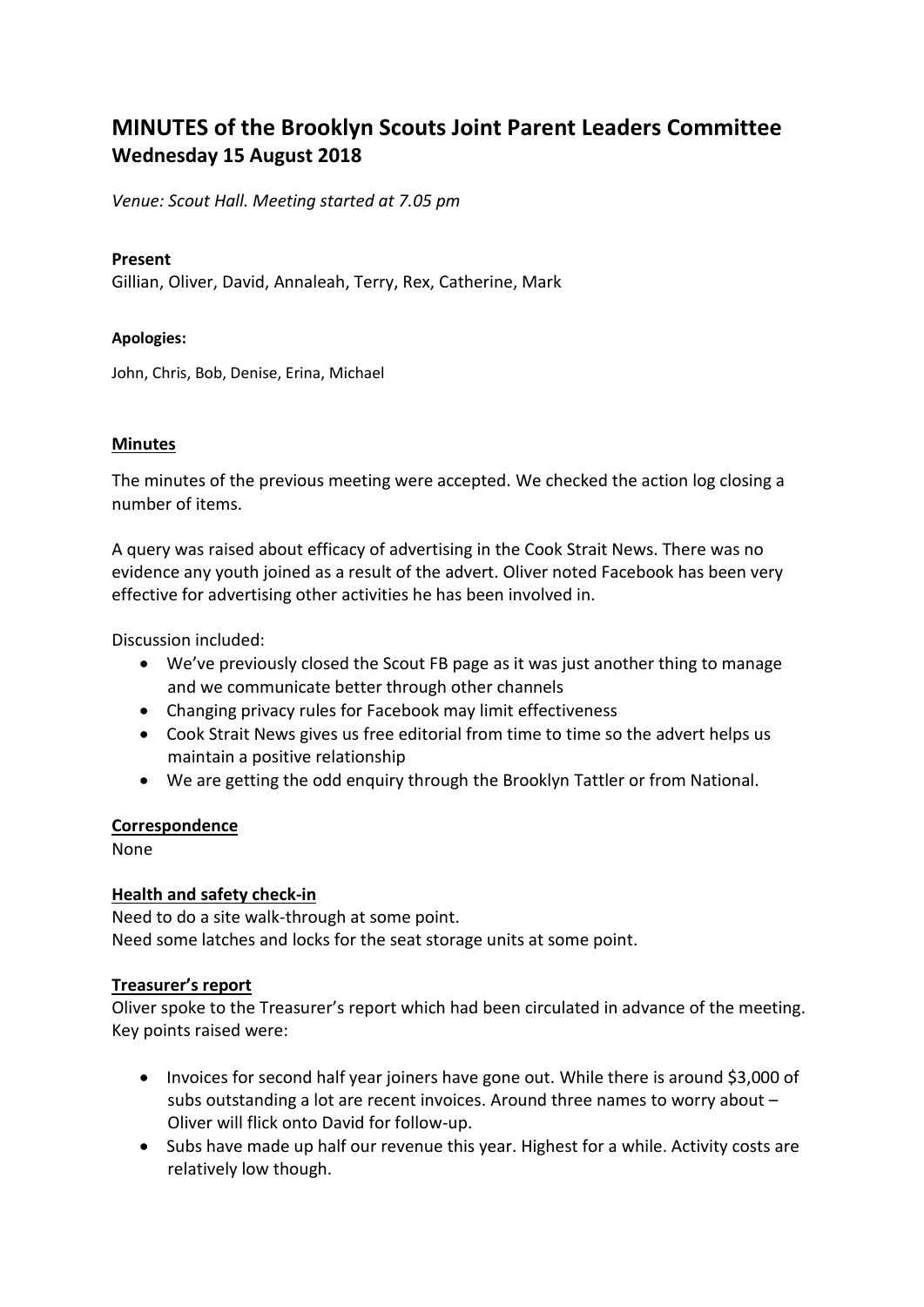- Fundraising from stadium will go up as a percentage as we haven't done any other significant fundraising activity.
- Costs are under budget at moment. Insurance slightly more (a few dollars only). Fourth quarter bill for subs still to come in – but budgeted for.

The Treasurer's report was accepted.

### **Section summary**

Keas – Full. We have some Keas where parents don't want them to move up to Cubs. Mostly because they don't want to leave the rope swing. Experience has shown once they move up they are very happy.

Cubs – 17 cubs on Monday.

Scouts – Around 25 Scouts.

Venturers – Around 18 Venturers

It's been good to see lots of parents helping out with the younger groups. While this is supposed to be on a rotation basis some parents are helping out every time.

The main challenge across the Group is to do joint activities particularly with the younger groups. David noted we are aiming for another camp fire on 21 Sept. The Turere Tramp is a joint one with representatives from every section. (More people coming than places – they will sleep in the hut rather than in rooms.) The Venturers recently ran an activity for Scouts.

It has been pleasing that we have gained a number of new leaders. David noted we need to set them all up in OSM. Gillian passed on congratulations to David and Annaleah on managing to gain new leaders.

Catherine noted first aid certificates haven't come through yet. David will chase these up.

### **General business**

### **Grants**

Erina will make the grant application for the new hot water system and dishwasher. The relevant resolution for this was made at the previous meeting - resolution 18/249

Rex passed on that Erina has noted the pub has joined the Four Winds Foundation so it would be useful to support the pub by organising the quiz to be held there.

### **Building update**

Rex presented a full maintenance plan for the Hall (see appendix). The work is roughly in priority order, although Rex noted number 2 is more urgent than number 1. Discussion points included: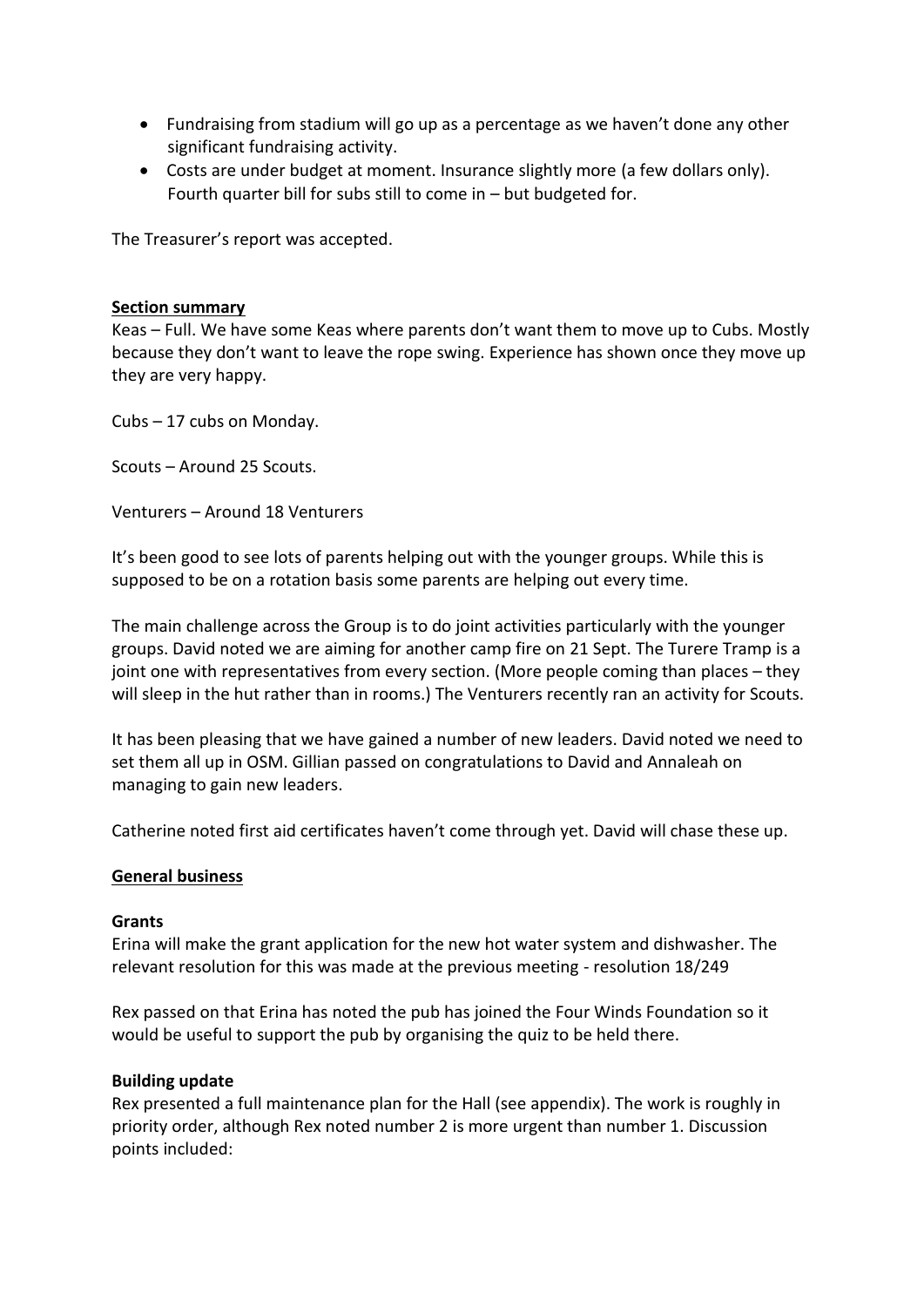- Windows would any of the costs be covered by insurance? We estimated approximately \$1,000 per window.
- Damp-proofing budget seems low more likely to be \$800+
- Fire door upgrade David noted hinges have been done. Painting could be done as part of the exterior re-paint
- Number 5 painting exterior joinery is urgent this is impacting on other areas
- Number 8 noticed there is no smoke alarm near the kitchen we need to fix this as a priority
- In addition to the shelving suggestions, David noted some of the camp stretchers are going mouldy. We need some ventilation through the doors to get air flow.

It was also noted that asbestos testing will be undertaken by National over next 2 years.

Annaleah suggested a number of the higher priority activities could be undertaken as part of a parent working bee and that we should set a working bee (or two) up for the fourth term.

In the development projects list we noted we had previously discussed doing the kitchen cupboards out of maintenance rather than waiting for a grant. Oliver confirmed money was available. Rex needs to check quotes (now out of date) but assuming they are within \$2,000 we should go ahead. A resolution was made to enable this.

Mark offered to take on the role of project lead to see the toilet/shower project through. Oliver offered to check on alternative draftspeople who could draw up a plan we could use for a grant application.

Rex asked that all committee consider any other activities that were needed and moved that the plan be received.

# **Ceiling and insulation and flooring mats**

David presented updated quotes on sound proofing the ceiling. Quotes ranged from in price with the best being around \$9,000.

Mark asked if the products recommended are fire-rated and David agreed to check this. We discussed whether insulation should be installed at the same time. While David thought it would probably be warm enough, others in the committee thought it would be prudent to explore this. It would also be good to look at hard wired smoke alarms and lighting at the same time. David agreed to check back on these specifications and once we have a full quote we will apply for a grant. A resolution for a grant will be made once costs are available.

Rex also presented quotes for the flooring mats. Given this would cost another \$8K we agreed it was better to focus on the ceiling changes to see how it works.

### **Leader support check-in**

Jaimie and John have completed advanced training recently. Catherine needs to go on OSM training – David can help with basic training in the meantime.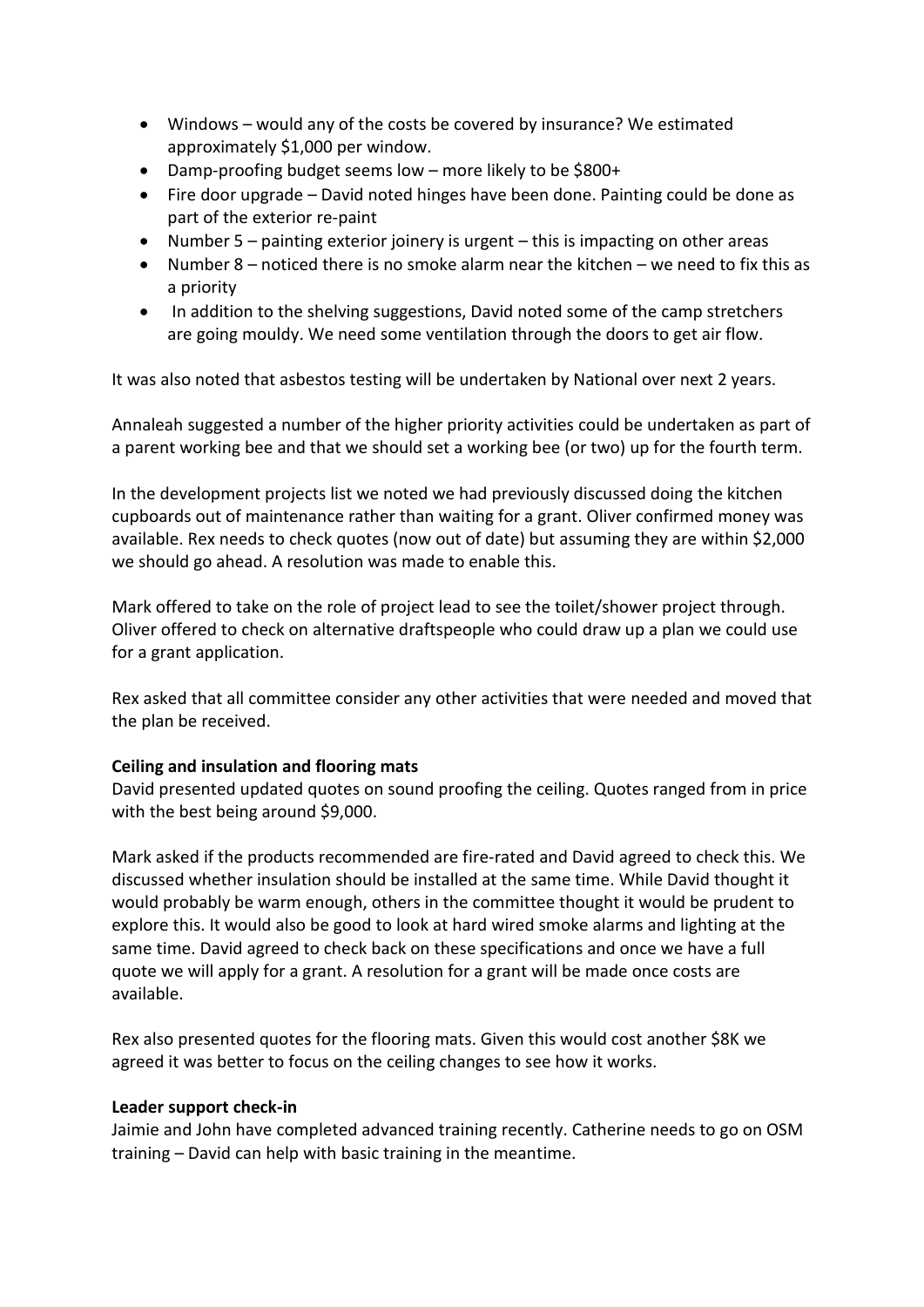# **Fundraising allocations**

Denise has provided a paper which David has reviewed. Oliver, David and Denise now need to discuss and confirm all details prior to next committee meeting. They will send a proposal for the wider committee to consider before next meeting.

### **General**

# *Family fun night and other recent activities*

The family fun night was packed with an amazing vibe. Parents had a good time and the kids did too. Quirky leaders and singing was noted. Bringing their own takeaways made for food satisfaction and easy clean-up. The only problem with the dessert from the Scouts was there wasn't enough of it! The display of photos was also recognised as a great element.

At the fun night the significant role of Rex was acknowledged (with Rex in absentia).

Annaleah also noted the first BBQ at the now quarterly community market was also great advertising for the Group. We just needed a few more youth there to help out.

Mark noted scarf day as a slightly missed opportunity. He suggested we need to forewarn the school to make it work.

# *Stadium*

There is an All Black game on 15 Sept. Chris is away so Oliver volunteered to run this event.

Chris needs an ongoing 2IC for helping co-ordinate the teams. Gillian will put this in the newsletter.

# *Quartermaster*

Joss has volunteered to become the Quartermaster. The Committee noted a huge thank you to Michael. David will be organising the transition.

# *Venturers – grants for attending Illuminate*

The Venturers have approached David to ask whether they can apply for grants to attend their jamboree event. They were mindful of not impacting the ability of the wider Group to successfully apply for grants. The request generated significant discussion within the Committee. Key discussion points included:

- Applying for grants for individuals to attend events would be contrary to our agreed approach (grants should be for equipment or to benefit wider Group – eg see Denise's fundraising principles summarised in minutes of the previous meeting)
- The Venturer's have been doing (some) fundraising so have made personal effort
- Some fundraising is not open to them eg Bunnings said no to BBQs as there were already three Scout fundraisers booked
- Venturers have different policies to the wider Group. They have their own Exec and make their own decisions.
- We want to be supportive of the Venturers.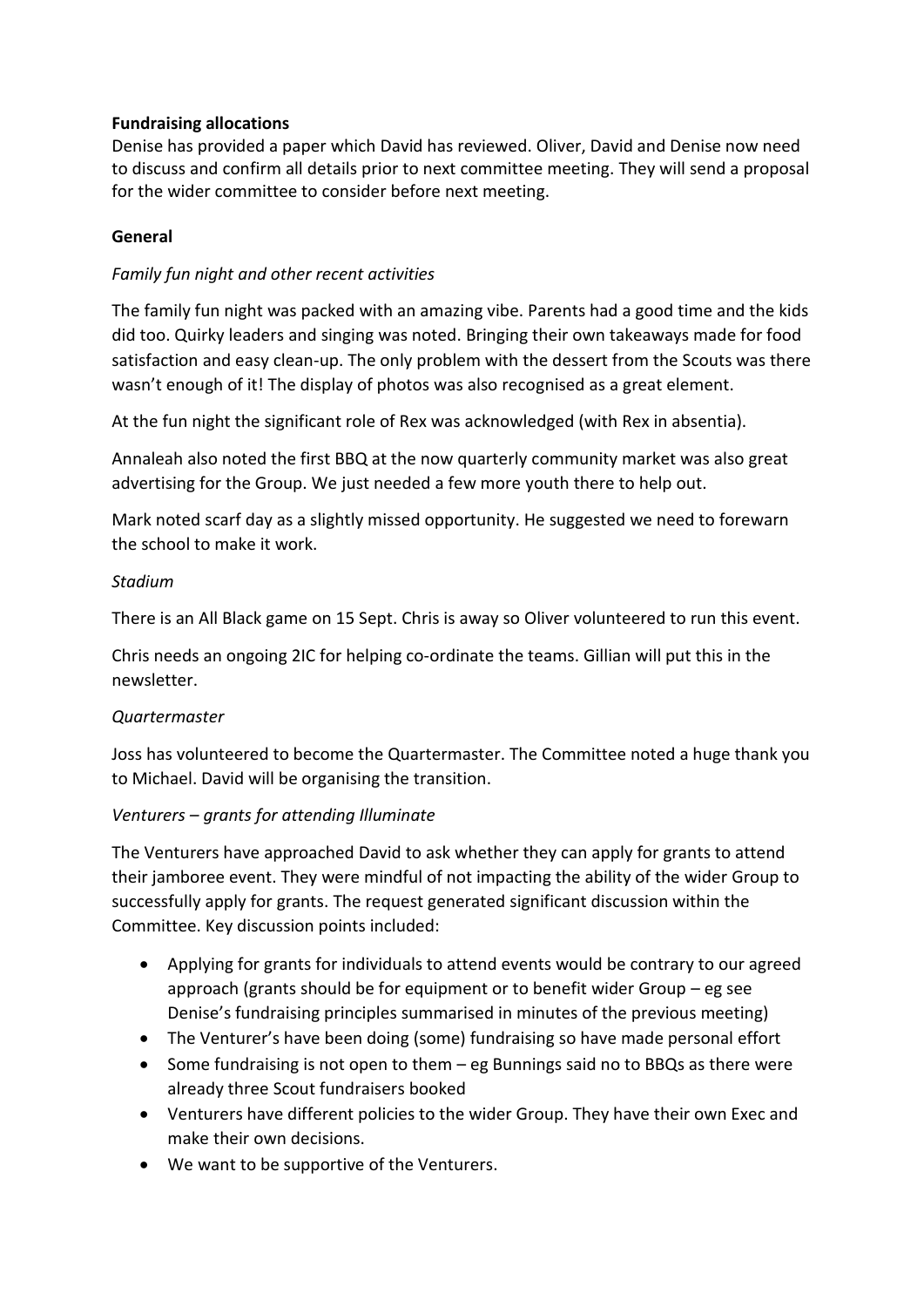- Positioning an application as a top-up might work. This would recognise attendance is a mix of fundraising, personal contributions and possible grants.
- We need to scrutinise what they are doing since it's in our name.
- Venturers need to be aware that it's very likely they may not get a grant.
- We could offer them the pub quiz night as a fundraising idea. If they ran it and did all the organising they could take the money. To be fair this opportunity would need to be extended to the four youth raising funds for world jamboree attendance.

On balance, the Committee agreed we would support the Venturers in making a grant application for attendance. David will talk to the Venturers on 16 August to take them through our thinking including the opportunity to run the pub quiz.

# *Next newsletter ideas*

- Family fun night
- Looking for a stadium helper
- Turere Tramp
- New Leaders feature
- Heads up on AGM date

# **Meeting closed 9 pm**

**Next meeting: Weds 17 October. ==============**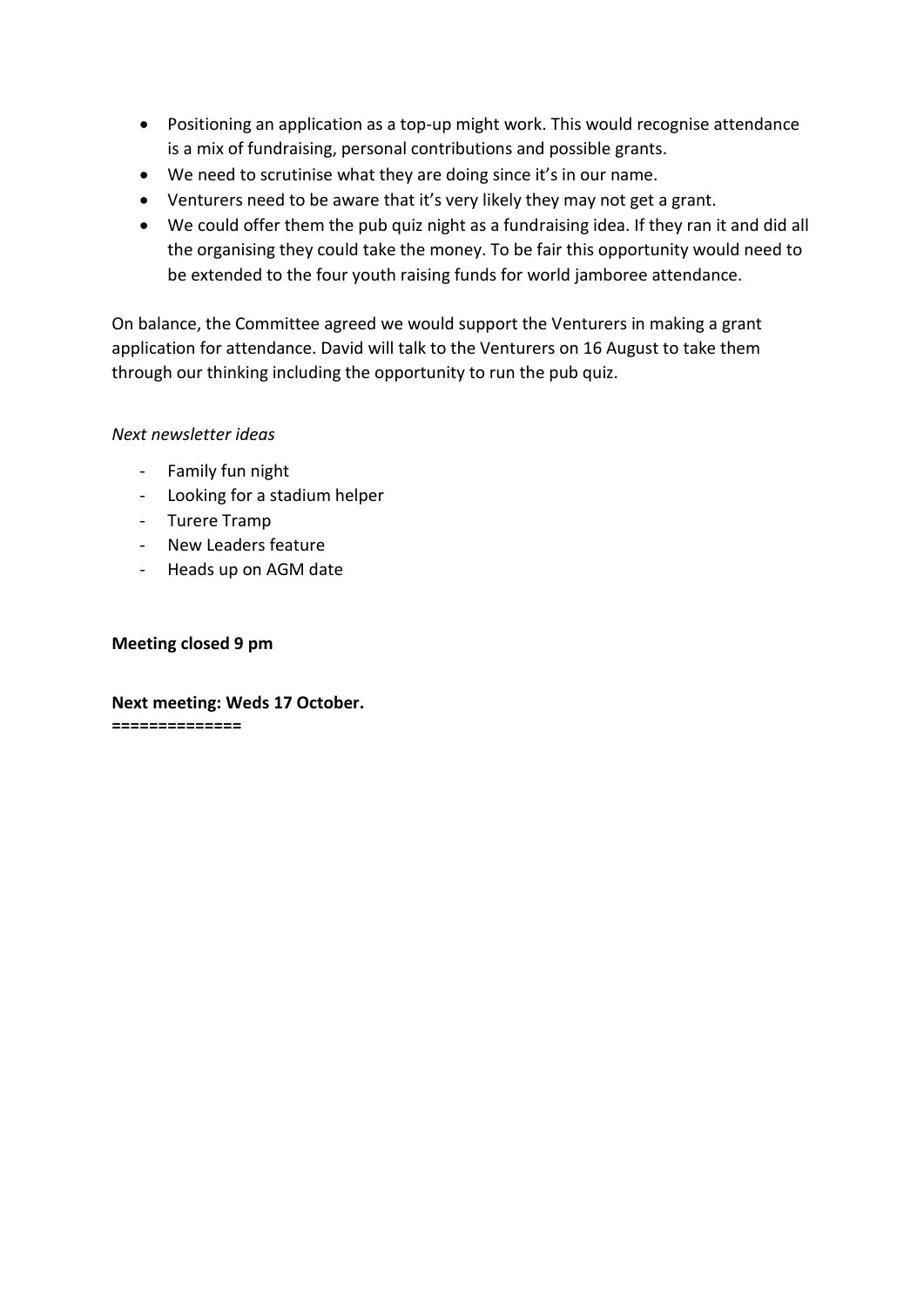**Record of actions discussed and closed at or since last meeting (see comments), and still open or new as at 15/08/2018. Red = overdue actions Grey = closed at meeting.**

| No. | Date raised Action          |                                                           | Who        | Due by Status      | <b>Comments</b>                                                  |
|-----|-----------------------------|-----------------------------------------------------------|------------|--------------------|------------------------------------------------------------------|
|     |                             | Circulate funding allocation paper to                     |            |                    |                                                                  |
|     |                             | 18/239 15/08/2018 committee before next meeting           | David      | 30/09/2018 Open    |                                                                  |
|     |                             | Seek further ceiling quotes include                       |            |                    |                                                                  |
|     |                             | ceiling sound insulation, heat                            |            |                    |                                                                  |
|     |                             | insulation, hard wired smoke alarms                       |            |                    |                                                                  |
|     |                             | and lighting, built to all required                       |            |                    |                                                                  |
|     | 18/238 15/08/2018 standards |                                                           | David      | 17/10/2018 Open    |                                                                  |
|     |                             | Review maintenance plan and advise                        | All        |                    |                                                                  |
|     |                             | $18/237$ 15/08/2018 Rex of any other items required       | committee  | 17/10/2018 Open    |                                                                  |
|     |                             | Project manage development of extra                       |            |                    |                                                                  |
|     |                             | toilet and shower noting first step is a                  |            |                    |                                                                  |
|     |                             | 18/236 15/08/2018 grant application                       | Mark       | 31/12/2019 Ongoing |                                                                  |
|     |                             | Update quote for kitchen cupboards                        |            |                    |                                                                  |
|     |                             | and commission work if within                             |            |                    |                                                                  |
|     |                             | 18/235 15/08/2018 approved amount (\$2,000)               | Rex        | 17/10/2018 Open    |                                                                  |
|     |                             | Check on draftsperson for drawing up                      |            |                    |                                                                  |
|     |                             | 18/234 15/08/2018 plans for toilet etc.                   | Oliver     | 17/10/2018 Open    |                                                                  |
|     |                             | Set a date for a working bee for the                      |            |                    |                                                                  |
|     |                             | 18/233 15/08/2018 priority maintenance                    | Annaleah   | 17/10/2018 Open    |                                                                  |
|     |                             | 18/232 15/08/2018 Follow-up leader First Aid certificates | David      | 30/09/2018 Open    |                                                                  |
|     |                             | Talk to the Brooklyn council flats                        |            |                    |                                                                  |
|     |                             | $18/231$ 06/06/2018 about advertising scouting            | Erina      | 15/08/2018 Open    |                                                                  |
|     |                             | Talk to the pub about running another                     |            |                    |                                                                  |
|     |                             | Quiz night (avoiding the Sept school                      |            |                    |                                                                  |
|     | 18/230 06/06/2018 holidays) |                                                           | Oliver     | 15/08/2018 Open    | 15/8 Oliver has written the quiz but not approached the pub yet. |
|     |                             | Create a flyer (based on the advert)                      |            |                    |                                                                  |
|     |                             | 18/289 06/06/2018 for the Brooklyn Market                 | Annaleah   | 22/06/2018 Closed  |                                                                  |
|     |                             | Add fixing fire door/signage and                          |            |                    |                                                                  |
|     |                             | 18/288 06/06/2018 marking beams to maintenance plan       | Rex        | 31/07/2018 Open    |                                                                  |
|     |                             | Ensure Venturer den is clear of all                       | Annaleah / |                    |                                                                  |
|     |                             | 18/287 06/06/2018 non-Scout equipment                     | Terry      | 22/06/2018 Open    |                                                                  |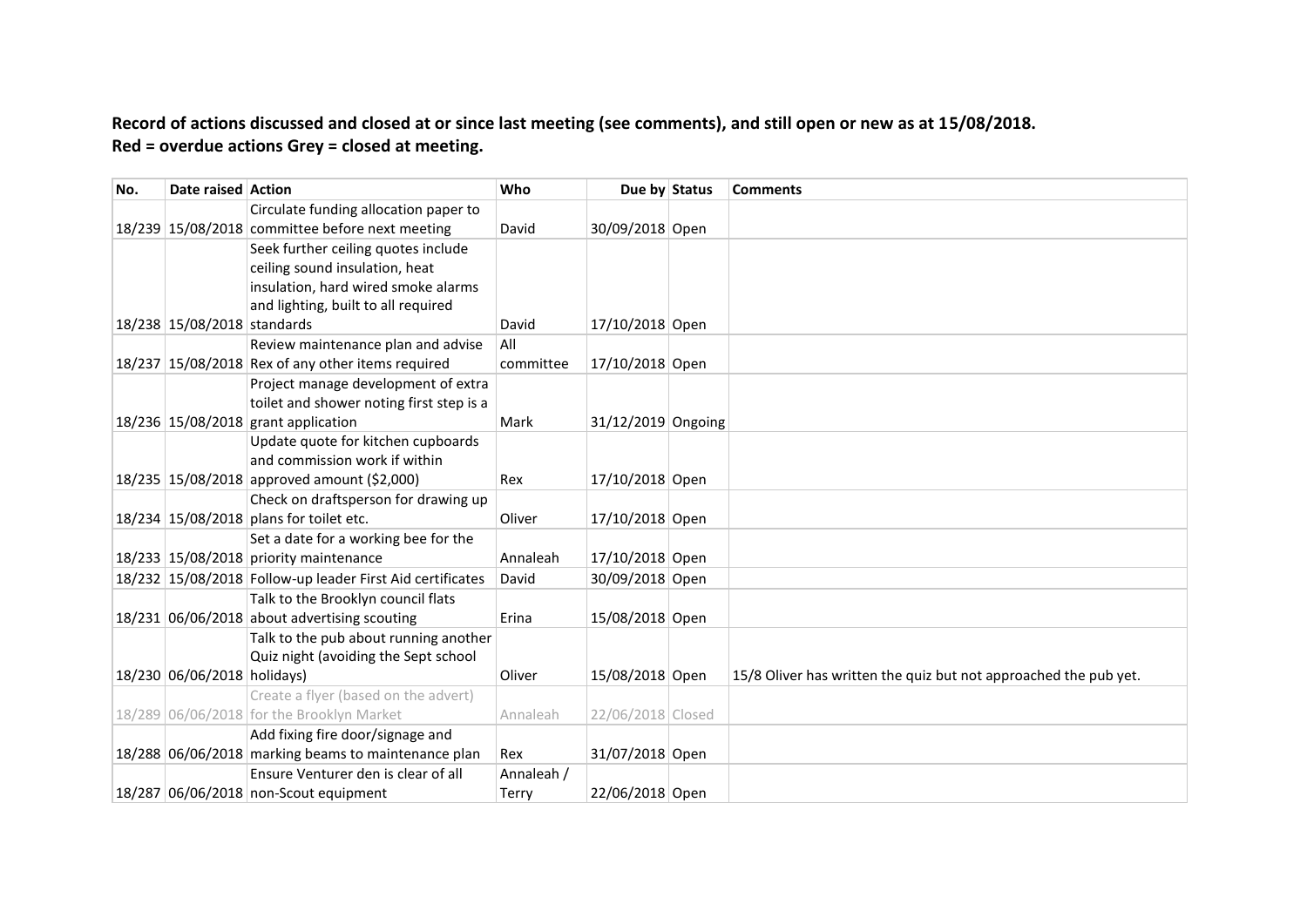|                           | Purchase additional non-slip mats and                                   |          |                   |                                                                                                                                                   |
|---------------------------|-------------------------------------------------------------------------|----------|-------------------|---------------------------------------------------------------------------------------------------------------------------------------------------|
|                           | a new can opener as noted in the H&S                                    |          |                   |                                                                                                                                                   |
| 18/286 06/06/2018 checkin |                                                                         | Annaleah | 30/09/2018 Closed |                                                                                                                                                   |
|                           | Install hook to hang first aid bag on                                   |          |                   |                                                                                                                                                   |
|                           | where the cupboard was and                                              |          |                   |                                                                                                                                                   |
|                           | 18/285 06/06/2018 rearrange leaders drawers/cupboards                   | Annaleah | 30/09/2018 Closed |                                                                                                                                                   |
|                           | Provide a maintenance report to                                         |          |                   |                                                                                                                                                   |
|                           | 18/283 14/03/2018 committee meeting                                     | Rex      | 31/07/2018 Closed | Updated due by date since Rex has been away                                                                                                       |
|                           | 18/282 14/03/2018 Investigate lighting for the QM store                 | Rex      | 31/07/2018 Closed | Updated due by date since Rex has been away                                                                                                       |
|                           | Place an advert for new youth                                           |          |                   |                                                                                                                                                   |
|                           | 18/281 14/03/2018 members in the Cook Strait Times                      | Denise   | 30/06/2018 Closed | Will note that Keas has a waitlist                                                                                                                |
|                           | Buy 4 large concrete tiles to be used                                   |          |                   |                                                                                                                                                   |
|                           | 18/278 14/03/2018 for fire activities on the deck                       | Rex      | 30/09/2018 Open   | 15/8 Tiles purchased but Rex will add 'feet' for usability                                                                                        |
|                           | Create a one-pager Leaders could use                                    |          |                   | Updated due date. Subs were communicated to parents so this is just                                                                               |
|                           | to explain how subscription fees                                        |          |                   | an extra cheat sheet for leaders .15/8 Oliver has written it but needs to                                                                         |
|                           | 17/275 01/11/2017 charged are spent                                     | Oliver   | 15/08/2018 Open   | send to leaders                                                                                                                                   |
|                           | Begin digitising historical records and                                 |          |                   |                                                                                                                                                   |
|                           | set up a history section on our                                         |          |                   | Added David to help with this work. David notes we already have a                                                                                 |
|                           |                                                                         |          |                   |                                                                                                                                                   |
| 17/274 01/11/2017 website |                                                                         |          |                   | Oliver/David 31/12/2018 Ongoing history section of the website.                                                                                   |
|                           |                                                                         |          |                   | \$1,370. However see committee discussion to seek additional quote                                                                                |
|                           | Source quotes for gym type matting                                      |          |                   | for closed in matting. 6/6/18. New quotes received. Now need to                                                                                   |
|                           | to go on the floor (to help with the                                    |          |                   | prioritise cost (\$8K) with other maintenance work. To be included in                                                                             |
|                           | 17/270 13/09/2017 acoustic proofing at action $16/243$                  | Rex      | 31/10/2017 Closed | list of maintenance described in action 18/283                                                                                                    |
|                           |                                                                         |          |                   | First quotes in. Awaiting additional quotes. 14/3/18 Quotes in. Now                                                                               |
|                           |                                                                         |          |                   | just need a design. 6/6. Committee suggested Annaleah see how much                                                                                |
|                           |                                                                         |          |                   | a second flag would be and get two if there are economies of scale.                                                                               |
|                           |                                                                         |          |                   | Within delegation so no further committee approval needed. 15/8                                                                                   |
|                           | Explore cost of a free standing flag we                                 |          |                   | Quote for \$319. Terry asked whether Venturers could get one two                                                                                  |
|                           | 17/268 09/08/2017 can use to promote Brooklyn Scouts                    | David    | 30/09/2018 Open   | (they would pay).                                                                                                                                 |
|                           |                                                                         |          |                   | Word version not available. Michael to email PDF to David to convert.                                                                             |
|                           |                                                                         |          |                   | In the interim Council have agreed hiring of hall is up to us (providing                                                                          |
|                           |                                                                         |          |                   | it's not for substantive periods). New deadline added. 8/7 - Converted                                                                            |
|                           |                                                                         |          |                   | to Word. Proposed amends complete except for one. Once completed                                                                                  |
|                           |                                                                         |          |                   | will go back to Council. Michael comfortable we are ok despite no                                                                                 |
|                           | Update Committee on status of hall<br>14/133 02/07/2014 lease agreement | Michael  | 30/04/2015 Open   | formal conclusion at this stage (still within agreed term, and we renew<br>for an extra 5 years after this). 9/8/17. Council has come back with a |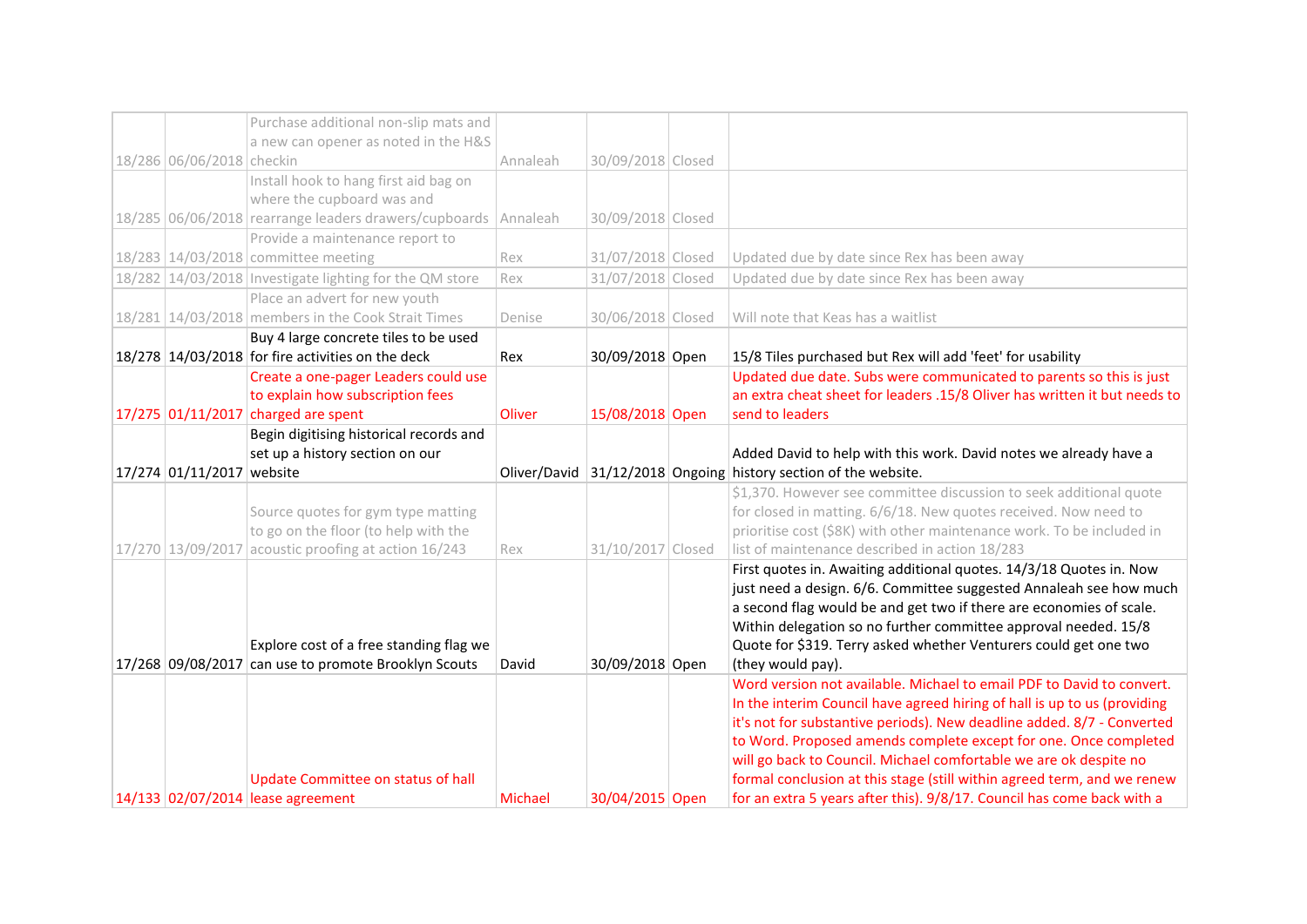|  |  | re-worked lease. Michael to review and provide a report at next       |
|--|--|-----------------------------------------------------------------------|
|  |  | committee meeting. 14/3/18 Michael advised he followed up Carrie      |
|  |  | Guthrie on 30 Nov. He has followed up again. 6/6. Still no replies to |
|  |  | emails. National now has a new property sub-committee who will look   |
|  |  | at lease conditions that aren't harmful to youth organisations. Lease |
|  |  | rental is still at original rate.                                     |

### **Record of resolutions from 15 August 2018**

| No.    | date | <b>Resolution</b>                                                                                | <b>Moved</b> | <b>Seconded</b> | Vote             |
|--------|------|--------------------------------------------------------------------------------------------------|--------------|-----------------|------------------|
| 18/253 |      | 15/08/18 THAT, the draft hall maintenance plan be received                                       | Rex          | Oliver          | <b>CARRIED U</b> |
|        |      | THAT, we approve expenditure of up to \$2,000 from general funds for the purpose of building and |              |                 |                  |
|        |      | $18/252$   15/08/2018 installing extra kitchen cupboards                                         | Oliver       | David           | <b>CARRIED U</b> |
|        |      | $18/251$ 15/08/2018 THAT, the Treasurer's report be accepted                                     | Oliver       | Rex             | <b>CARRIED U</b> |
|        |      | 18/250 15/08/2018 THAT, the minutes of the previous meeting be accepted                          | Annaleah     | David           | <b>CARRIED U</b> |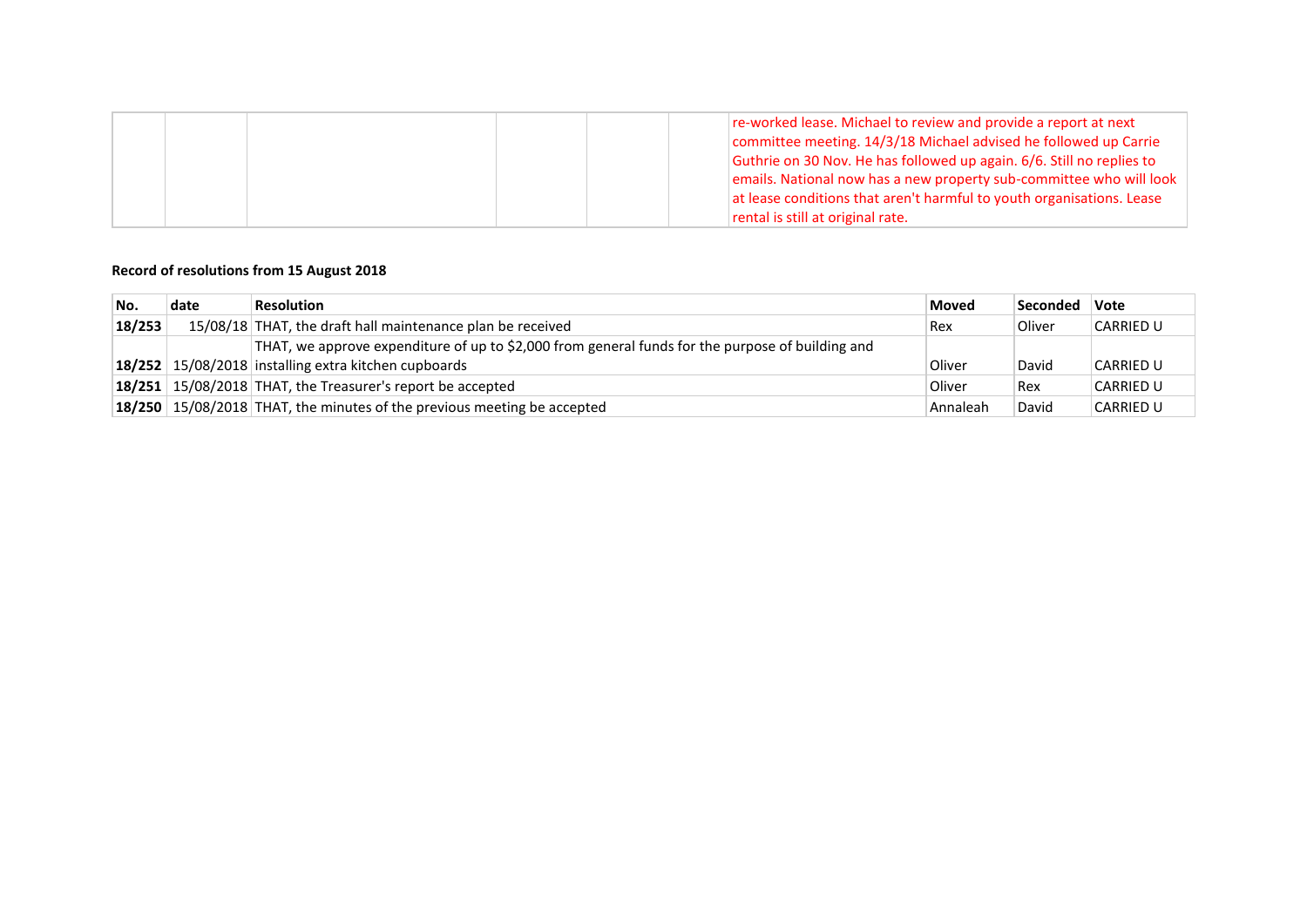### **Appendix**

### **Brooklyn Scout Hall Maintenance and Development Plan August 2018**

This Plan has been developed in two sections. Part one addresses maintenance and part two new development.

#### **Maintenance Schedule.**

1.**Windows.** Almost all of the windows need either painting, refilling around the existing glazing and in many cases re-glazing.

The front windows should be given priority as they look terrible and are the public face of the building onto the street. These need re-glazing

We should consider re-glazing all of the windows with toughened glass for safety and security. My recommendation is that we phase these over the next two years, but deal with the front windows ASAP certainly before Scouting activity ceases over the Christmas break.

Now that we have a sturdy deck to work off at the back we can safely achieve ladder access to the back windows in the kitchen (the hinged top lights) and the toilet.

The top kitchen windows need old paintwork to be removed from around the window to free up the windows in order to replace the hinges and catches so that we can get ventilation into the kitchen when needed.

The toilet window needs the edges tidied up and painted and a new catch fitted.

#### 2. **Damp proofing the basement South Wall.**

When it rains water runs off the South wall and down inside the building along where the concrete path and steps lead to the basement and deck.

This gap needs to be concrete filled with a water tight membrane to protect the lower edge of the weatherboards. My suggestion is to embed a half pipe in a concrete gap filler (over membrane) to direct water away from the basement down to the concrete landing by the basement door.

I recommend completing this with a working bee ASAP. It is probably a one day job with the right team (3-4 volunteers). Estimated cost of materials \$400

#### 3. **Concrete ramp up to front door**

As discussed previously a short concrete ramp from the front door sill would provide safer/better access (including disability access) and prevent puddling at the front door which in the present situation leaks down into the ground behind our exterior QM store under the porch.

Estimated cost of materials \$80

Time commitment about half a day's work 3 volunteers

### **4. Fire door upgrade/tidy up**

The fire door lever lock can be a bit sticky and the door needs a good sand and repaint. Again it is our face onto the street and should look good.

#### **5**. **Painting exterior joinery**

We have had several goes at getting the basement doors and window frames painted with a final coat. This needs to be done before Summer this year (2018) to protect the joinery from further effects of the sun. Given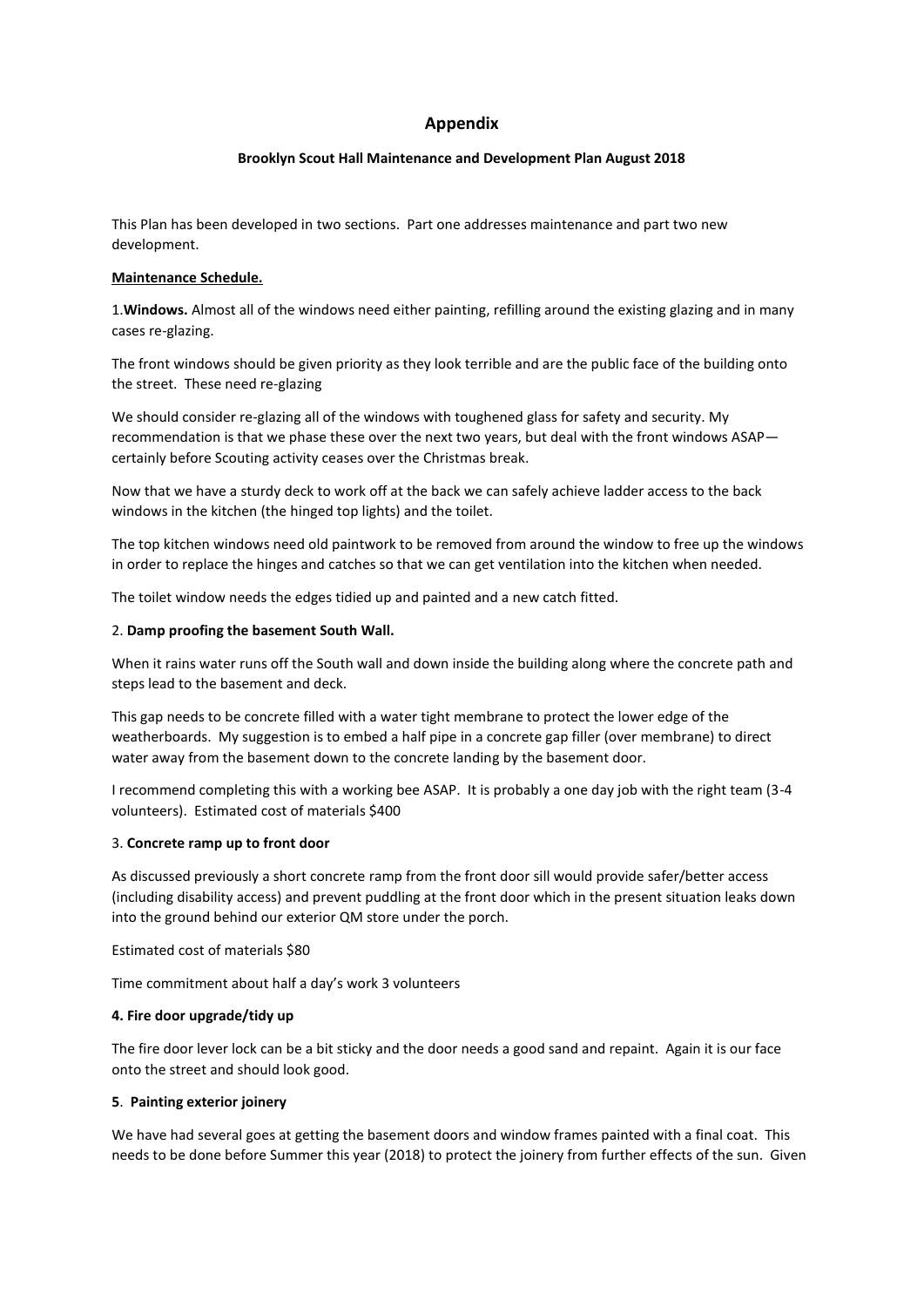the time lapsed since the last undercoat went on these will need another light sand and coat of undercoat before final. This could be achieved buy a few volunteers in two stints over a weekend.

We need to review paint supplies in the store.

#### **6**. **Repaint Exterior walls / facings**

It's 7? years since the total repaint was last carried out. We need to plan now for tackling this Summer of 2019/2020.

Given the substantial improvement in the ground area around the hall (deck/concrete paths etc). we could avoid the need to totally scaffold as we did last time and use ladders. However, while scaffolding is expensive it does significantly improve speed, safety and the quality of the work.

We had a tremendous turnout of volunteers for the last paint project and completed water blasting, undercoat and top coats over a few intensive weekends.

With good forward planning I am confident we could do even better because the hall is in significantly better condition. (So far as I can tell there are no rotten weather boards to repair this time).

Cost probably about \$1300 with paint, sandpaper, scrapers etc.

Labour: Lots of volunteers over three weekends so will require serious planning and getting commitments. Last time was fun because so many of the Scout community joined in.

#### **7**. **Interior tidy up: Ceilings/noise damping/heating/insulation**

The pinex ceiling are looking very tired and in some places they are broken. However any work on these would be affected by what is intended with sound/noise damping decisions.

I am leaving this part of the maintenance plan unspecified at this point until decisions are made on the noise damping project. Our intentions can be inserted in the final plan when we know what our intentions are apropos noise damping.

#### **8. Smoke alarms**

The basement alarms were initially "hardwired" but the installation left us with a system that still required batteries in the alarm units and in addition there was no external alarm.

The original installer has been impossible to recall to fix the problems so we have defaulted to a couple of battery alarms in the basement.

The committee needs to decide if we can live with this or should we seek the service of a professional alarm company to achieve what we originally intended—i.e. a mains supported alarm but with the addition of an external alert siren.

While the focus was on the basement during the build, it would be sensible that we should include upstairs in any alarm system.

As an aside and for those not around when we first sought some advice, the cost of an alarm cum sprinkler system was outrageously expensive.

#### **9.Basement building and maintenance store**

The cupboard just inside the basement entrance was planned as a store for paint, tools and general maintenance. It can get a bit damp so is not currently suitable for anything that does not like damp conditions. (This may well improve a lot when we have carried out 2 above).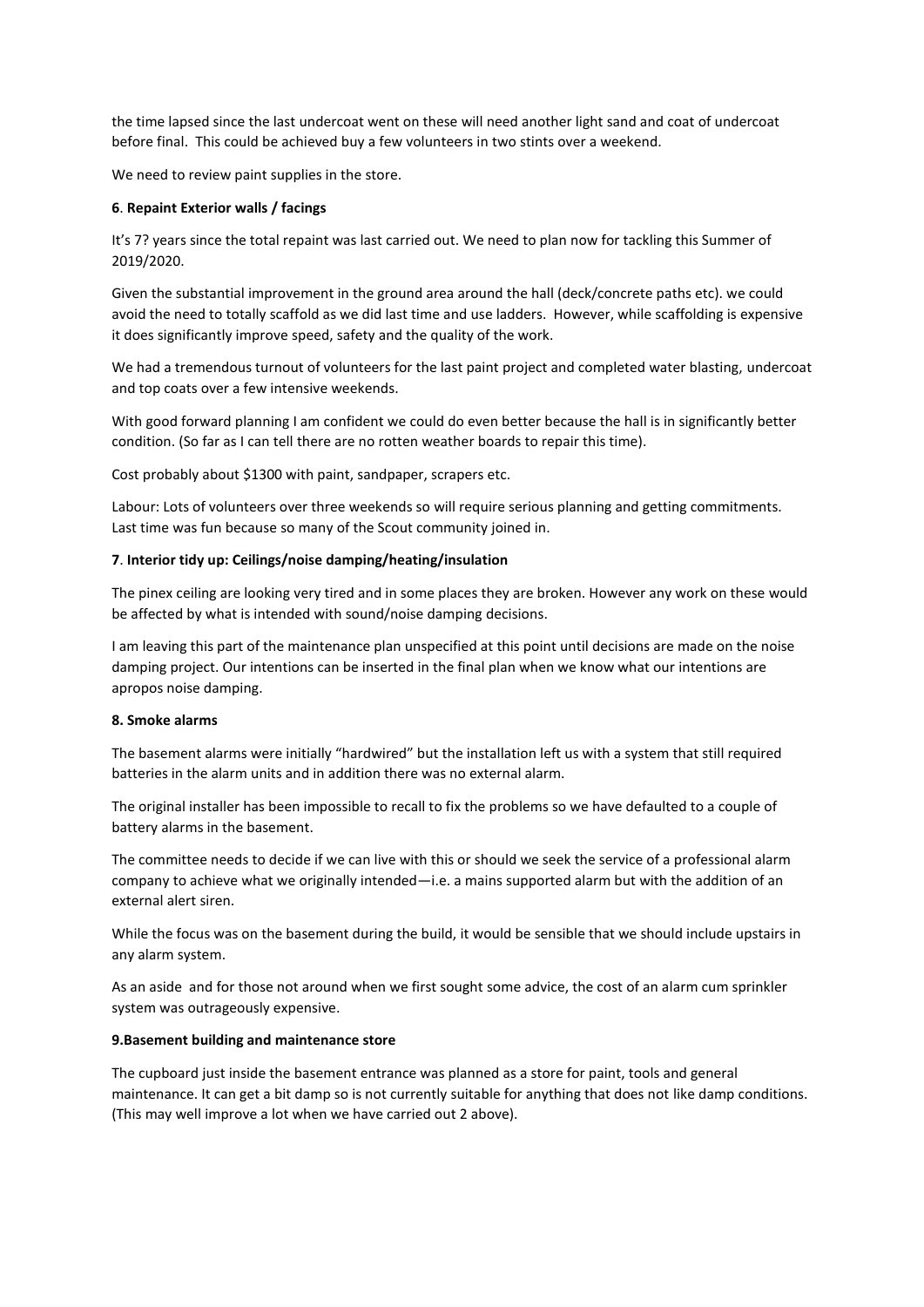We did purchase shelving brackets to install a narrow set of additional shelves along the outside wall. This is a job waiting to be done, but has been deferred in order to take a realistic appraisal of the narrow space and how best to configure shelving in there and what really should be kept in there.

#### **10.Additional shelving in the "venturer" cupboard**

To fully utilise this space it was planned to install a couple of shelves below the ceiling. It will require a bit of inventiveness to maximise use of this narrow space. It could be a project for someone but on the condition it is done in a tradesman like manner. We have been trying to prevent getting back to the dodgy practices that led to the old basement being in such a terrible state.

#### **Development projects**

#### **1.Noise reduction**

We have been investigating options for wall and ceiling noise dampers and also a floor covering option to reduce noise generation at source.

See separate reports on these.

#### **2.Kitchen water heating**

There is a recognised health and safety issue with the over sink hot water boiler.

Quotes have been received for replacing this with an under-sink water heater or a gas heat on demand option.

Progress on this will depend on success with grant applications.

#### **3. Additional Kitchen cupboards**

We have a price from the supplier of the original kitchen joinery and committee approval to go ahead if and when grant money is available. Provision for cupboards is being made in grant applications

### **4. Toilet development/install shower**

A little background. Previous committees have been concerned that our single toilet is not adequate. Not only do we expect higher standards today, we also have an almost an even split between numbers of girls and boys. In addition, to be genuinely able to offer the Scouting experience to all, a facility like ours should have easy access for everyone including those with mobility challenges.

Second, we have been hosting an increasing number of visitors to Wellington but have no washing facility let alone a shower. Building a "wet area" combined shower/toilet block was seen as a cost effective way of covering a lot of bases.

Several options for improving our toilet facilities have been canvassed with the committee.

- (a) Develop a wet area /disability access toilet and shower facility where the existing toilet is located but expanded out over the new QM store extension. (provision for two toilets).
- (b) Reconfigure the existing toilet area (as per the green masking tape still visible on the floor) this would be tight but just doable at the lower limit of acceptable dimensions for disability access. It would require some extension at the back of the entrance area.
- (c) Tidy up the upstairs toilet area and develop a toilet/shower block as an extension to the basement where the deck abuts the basement entrance.

All of these would require Council consent and consequently professional drafting of the sketch plans.

Each option would require taking the next step to get drawing done to a standard to get quotes for Council consent and make grant applications.